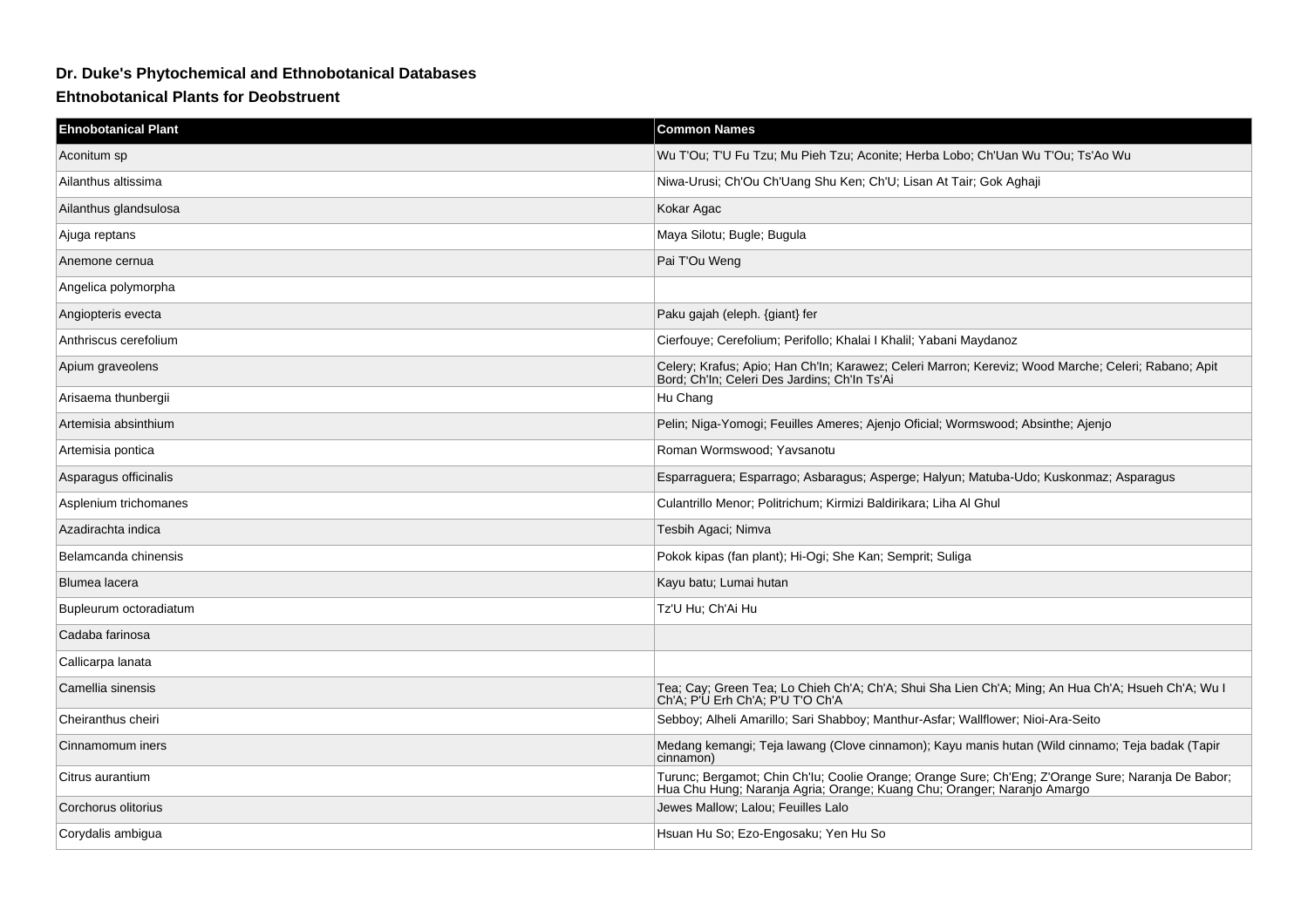| <b>Ehnobotanical Plant</b> | <b>Common Names</b>                                                                                                                                                                |
|----------------------------|------------------------------------------------------------------------------------------------------------------------------------------------------------------------------------|
| Crataegus sp               | Cha                                                                                                                                                                                |
| Cudrania triloba           | Che Ken Chiu; Che                                                                                                                                                                  |
| Curcuma domestica          | Safran De St Domingue; Yu Chin; Safran Des Indes; Olena; Ukon; Safron Du Pays; Turmeric; Kurkuma<br>Uzum; Safran Du Pays; Haridra                                                  |
| Cyperus rotundus?          | Ching San Leng                                                                                                                                                                     |
| Daucus carota              | Jezar; Huang Lo Po; Djane Racene; Gaizar; Hung Lo Po; Mohrrube; Havuc; Zanahoria; Hawuch; Carot;<br>Yarkuki; Carrot; Hu Lo Po; Carotte                                             |
| Draba nemoralis            | Tien; Ting Li; Kou Chih; Ta Shih                                                                                                                                                   |
| Eclipta prostrata          | Takasaburo                                                                                                                                                                         |
| Erythroxylum coca          | Koka; Cocaine                                                                                                                                                                      |
| Euphorbia neriifolia       | Sudha; Sudu Sudu; Sesudu; Sudusudu; Patuk; Forbion Otu                                                                                                                             |
| Euryale ferox              | Chi T'Ou; Ch'len Shih                                                                                                                                                              |
| Evodia rutaecarpa          | Wu Chu Yu; Goshu                                                                                                                                                                   |
| Fatsia papyrifera          | T'Ung T'O Mu; T'Ung Ts'Ao                                                                                                                                                          |
| Grangea maderaspatana      |                                                                                                                                                                                    |
| Guaiacum officinale        | Gaiac Officinel; Guayak Agaci; Guaiacum; Lignum Vitae; Gaiac Franc; Gaiac; Bois Saint                                                                                              |
| Helianthus annuus          | Aycicegi; Ward Ash Shams; Himawari; Helianthe; A'ln Ash Shams; Girasol; Tournesol; Fleurs Soleil; Flor De Sol; Gundondu; Fleur Soleil; Gula Barbaroza; Guna Baqan; A'Bbad Al Shams |
| Indigofera tinctoria       | Lan Ts'Ao; Mu Lan; Civitagaci; Indigo; Ch'Ing Ko Fen; Ta Ch'Ing; Lan Mien; Tien Hua; Nilini; Ch'Ing Tai                                                                            |
| Inula helenium             | Helenium; Enula; Helenio; Induzotu; Chin Ch'len Chu; O-Oguruma; Mu Xiang; Chin Ch'len Hua; Hsuan Fu<br>Hua                                                                         |
| Ipomoea hederacea          |                                                                                                                                                                                    |
| Ipomoea maxima             |                                                                                                                                                                                    |
| Jasminum grandiflorum      | Chameli; Jati; Gelsomino; Jessamine; Jasmin Comun; Spanish Jasmine; Sumana                                                                                                         |
| Juniperus communis         | Juniper; Ardij Aghaji; Enebro; Havrest; Yoshu-Nezu; A'Ra'R A'Di; Ardic                                                                                                             |
| Lagerstroemia speciosa     | Bongor raya; Sebogok                                                                                                                                                               |
| Lavandula stoechas         | Cantueso; Karabas; Stoechados                                                                                                                                                      |
| Lippia nodiflora           | Berbin Jeddawi; Bulaiha                                                                                                                                                            |
| Lupinus albus              | Beyaz Acibakla; Lupino                                                                                                                                                             |
| Magnolia hypoleuca         | Fou Lan Lo Le; Hou P'O; Chu Che                                                                                                                                                    |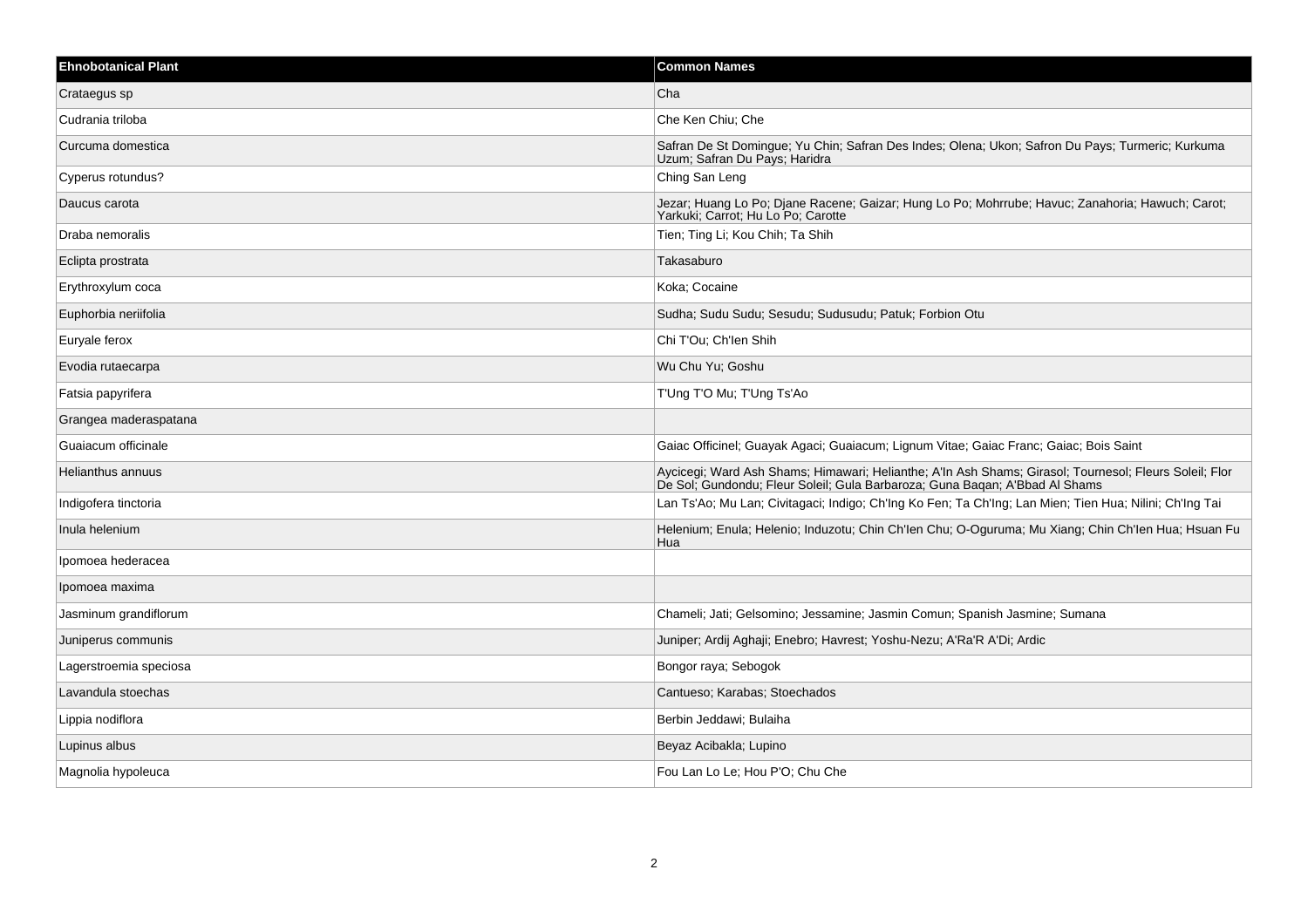| <b>Ehnobotanical Plant</b> | <b>Common Names</b>                                                                                                                                                                                                                                                                                   |
|----------------------------|-------------------------------------------------------------------------------------------------------------------------------------------------------------------------------------------------------------------------------------------------------------------------------------------------------|
| Magnolia obovata           | Mu Lan                                                                                                                                                                                                                                                                                                |
| Melia azedarach            | Sibahbah; Chin Ling Tzu; Lila; Pazienza; Zanzalakht; Sendan; Tak; Tasbih Aghaji; Faux Sycomore; Lilayo;<br>Lilas; Piment D'Eau; Gemeiner Zedarachbaum; Chinaberry; Arbol Enano; Violeta; To-Sendan; Fleurs Lilas;<br>Lien; K'U Lien; Alilaila; Paraiso; Sen Shu; Amargoseira                          |
| Menyanthes trifoliata      | Marsh Buckbean; Tsui Ts'Ao; Trefle; Ming Ts'Ai; Suyoncasi; Mitu-Gasiwa; Shui Ts'Ai; Menyanthe;<br>Trefoil, Bean; Cho Ts'Ai; Trebol De Agua                                                                                                                                                            |
| Merremia emarginata        |                                                                                                                                                                                                                                                                                                       |
| Michelia champaca          | Chen Po; Champak; Champaca; Pechari; Chepaka; Bongas Jampacca; Champaga; Lochari; Schampakka;<br>Kantil; Ampac; Champac; Petjari; Chempaka; Surabhi                                                                                                                                                   |
| Momordica cochinchinensis  | Turu-Reisi; Teruah; Mu Pieh Tzu; Mu Bie Zi; Fan Muh Pu; Mu Hsieh; Mu Pie Tzu                                                                                                                                                                                                                          |
| Myrica cerifera            | Mirika; Wax Myrtle; Mum Ag; Bayberry                                                                                                                                                                                                                                                                  |
| Nardostachys jatamansi     | Kan Sung Hsiang; Nard; K'U Mi Ch'E; Mansi; Jatamansi; Hint Sumbulu                                                                                                                                                                                                                                    |
| Nelumbo nucifera           | Ti; Ou Fen; Lien Shih; Lien Tzu; Hsia; Lien I; Lien Hua; Ch'leh; Ho Yeh; Shih Lien Tzu; Lien Tzu Hsin; Fu<br>Ch'U; Lien Ou; Kaya; Ou; Han T'Ao; Lotus Bean; I; Hung Pai Lien Hua; Fo Tso Hsu; Mi; Lotus, Blue; Ho<br>Lien Hua; Lien; Chieh Fen; Hasu; Ho                                              |
| Nothosmyrnium japonicum    | Kao Pen; Kasamoti                                                                                                                                                                                                                                                                                     |
| Nymphaea sp                | Nenuphar                                                                                                                                                                                                                                                                                              |
| Paeonia emodi              | Udslap; Mamekh                                                                                                                                                                                                                                                                                        |
| Pavetta indica             | Jarum-jarum; Gading-gading (Like ivory); Kem pa                                                                                                                                                                                                                                                       |
| Phyllanthus fraternus      |                                                                                                                                                                                                                                                                                                       |
| Phyllanthus urinaria       | Memeniran; Rami buah; Dukong anak (Child pick-a-back; Meniran; Turi hutan                                                                                                                                                                                                                             |
| Pinanga dicksonii          | Kondapake                                                                                                                                                                                                                                                                                             |
| Plantago lanceolata        | Gechi Qulaghi; Ribwort; Zibad; Adhan As Sakhlah; Llanten Menor; Dar Yaprakli Sinirliot; Udhainat As<br>Sakhalah                                                                                                                                                                                       |
| Plantago major             | Wegerlich; Sangka buwah; Sangkubah; Oba-Ko; Daum sejumbok; Ekur anjing (Dog tail); Plantain; Lisan Al<br>Hamal; Suri pandak; Arnoglossa; Bazir Dam Bil; Ch'E Ch'len; Llanten; Tarkuz; Otot ototan; Meloh kiloh;<br>Llanten Mayor; Buyuk Sinirliot; Sangkuwah; Gechi Qulaghi; Sei Ohr Re; Sembung otot |
| Polygonum orientale        | Oke-Tade; Hung Ts'Ao; Shui Hung Hua Zi                                                                                                                                                                                                                                                                |
| Polypodium vulgare         | Pespaye; Polipodio; Polypody                                                                                                                                                                                                                                                                          |
| Poncirus trifoliata        | Chih; Chih K'O                                                                                                                                                                                                                                                                                        |
| Prunus japonica            | Yu Li: Ch'Ang Ti: Ch'Iao Mei: Niwa-Ume: T'Ang Ti                                                                                                                                                                                                                                                      |
| Prunus tomentosa           | Mei T'Ao; Yusura-Ume; Li T'Ao; Shan Ying T'Ao; Chu T'Ao                                                                                                                                                                                                                                               |
| Randia uliginosa           |                                                                                                                                                                                                                                                                                                       |
| Rhamnus triquetra          |                                                                                                                                                                                                                                                                                                       |